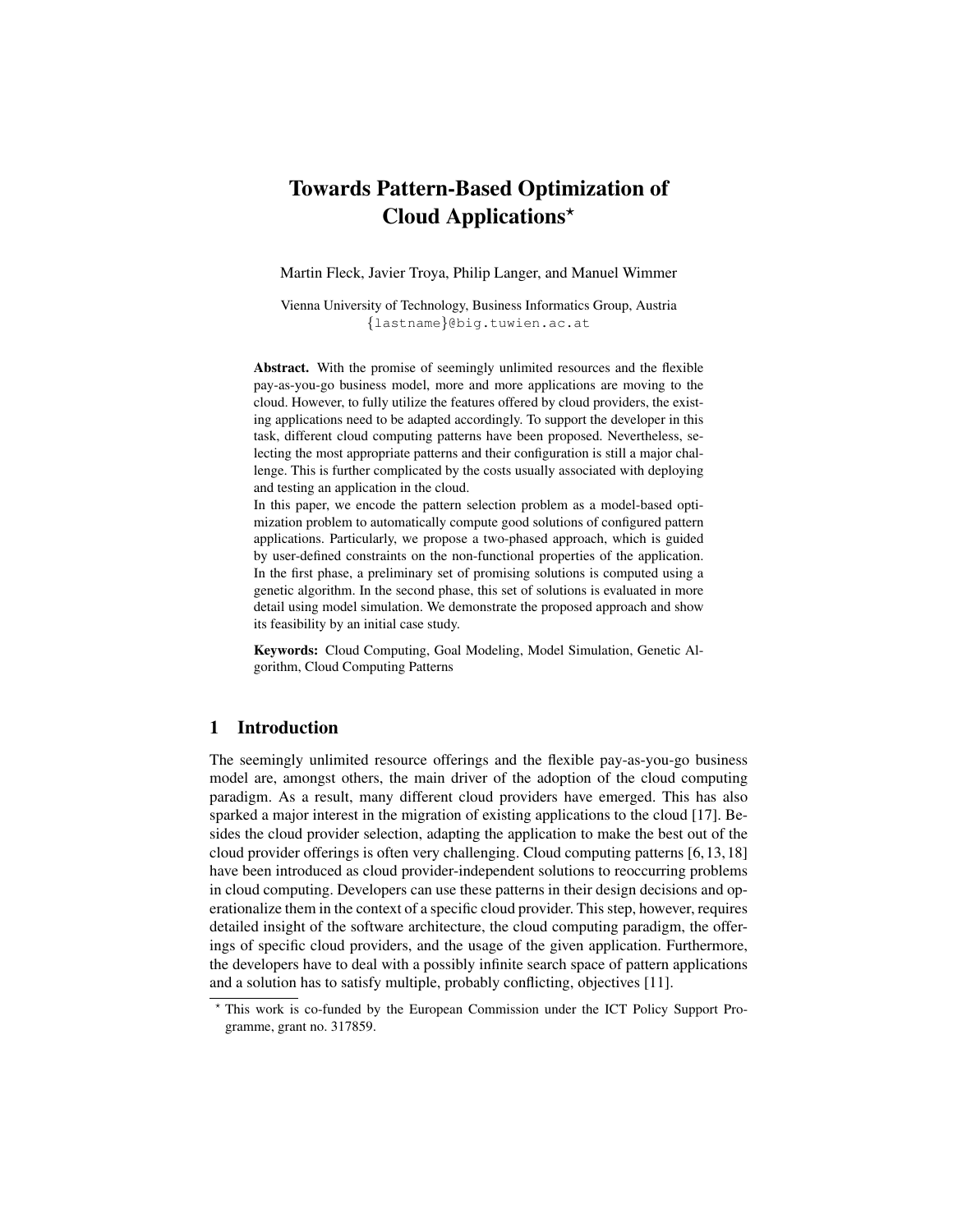In this paper, we present a model-based approach aimed to support developers in selecting the most appropriate cloud patterns and their configurations. Particularly, the approach consists of two phases and is guided by user-defined constraints on the nonfunctional properties of the application. In the first phase, a preliminary set of promising solutions is computed using a multi-objective genetic algorithm which uses estimates to determine the fitness of a solution due to the huge search space. In the second phase, this set of solutions is evaluated in more detail using model simulation to better support the final decision by the user, i.e., selecting the most appropriate solution.

The rest of the paper is organized as follows. In Section 2, we describe our proposed approach as well as the necessary input from the stakeholders. Section 3 showcases the applicability of our approach in a case study, while Section 4 discusses related work. The paper concludes in Section 5 with an outlook on future work.

## 2 Approach

The central aim of our approach is to find a configuration of patterns that best satisfies the needs of the application stakeholder, i.e., the reason why the application is moved to the cloud in the first place. We therefore provide the stakeholder with a goal modeling language that is capable to express these needs in terms of non-functional properties (NFPs). Based on these goals, we approach the pattern selection problem with two subsequent steps, as shown in Figure 1. In the first step, a multi-objective evolutionary algorithm is used to calculate a preliminary set of good solutions. A solution is a set of configured cloud optimization patterns and evaluated based on estimates on how certain patterns impact properties of the applications. In the second step, each solution returned by the evolutionary algorithm is additionally ranked based on the more detailed analysis performed by model simulation. The resulting ranked set of solutions together with their approximated success to fulfill the goals is then presented to the stakeholders.



Fig. 1. Approach Overview

#### 2.1 Goal Modeling

Goal modeling originally stems from early phases of requirements engineering, where a goal is an objective for the system from the perspective of a stakeholder. In the goal modeling language we provide, the goals are based on a set of (non-functional) properties. More concretely, a goal defines a target value or target range for a specific property in the context of the software application, e.g., the response time of a request or the utilization of a specific component. These target values must be set in the range of the property under consideration, e.g., utilization can only take floating point values between zero and one. Each goal must be set into the context of a specific workload or usage scenario, as it is not feasible to show that a goal holds in all possible cases. Furthermore, the importance of a goal is given by a numeric priority, whereby a smaller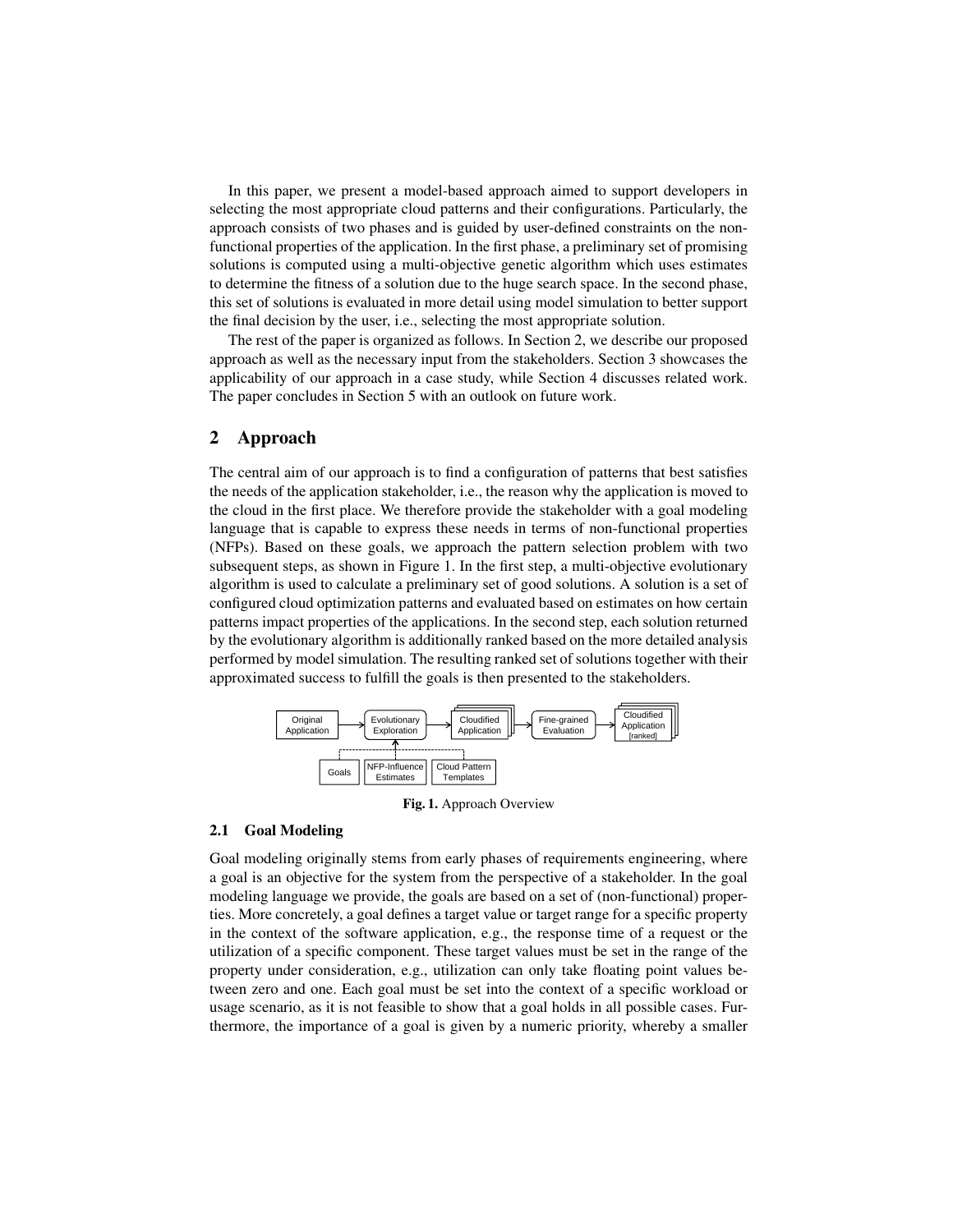| Caching                                                                              | <b>Horizontal Scaling</b>                                                              | Auto-Scaling                                                                                                                                                                              |                                                                            |  |  |
|--------------------------------------------------------------------------------------|----------------------------------------------------------------------------------------|-------------------------------------------------------------------------------------------------------------------------------------------------------------------------------------------|----------------------------------------------------------------------------|--|--|
| Problem: The same entities                                                           | Problem: Not all day-to-day                                                            | Problem: Not all user requests                                                                                                                                                            | Template:                                                                  |  |  |
| are retrieved multiple times<br>from the database.                                   | user requests can be handled<br>due to a lack of resources.                            | can be handled due to a lack of<br>resources. However, the                                                                                                                                | Auto-Scaling                                                               |  |  |
| Effect: The frequently-<br>accessed entities are stored<br>in a Cache, improving the | Effect: Deploy multiple<br>instances of one node/service<br>to provide more resources. | resource demand changes often<br>resulting in low times and high<br>peaks.                                                                                                                | Application: Service<br>MinInstances: Int[1, ∞]<br>MaxInstances: Int[1, ∞] |  |  |
| retrieval of data (reads).<br>Template:                                              | Template:<br>Horizontal Scaling                                                        | Effect: Start with a certain<br>number of nodes and<br>dynamically adjust the number<br>depending on certain monitored<br>properties, thus providing more<br>resources only if necessary. | ScalingVariable: Variable[*]<br>ScaleInThreshold: Real[-∞, ∞]              |  |  |
| Cache<br>Application: Entity                                                         | Application: Service<br>NrInstances: Int[2, ∞]                                         |                                                                                                                                                                                           | ScaleOutThreshold: Real[-∞, ∞]                                             |  |  |

Fig. 2. Example Patterns and their Pattern Templates in a UML class-like notation

number indicates a higher priority. Summarizing, we consider goals to be Boolean conditions concerning NFPs in the context of a software system under a specific workload with a user-defined priority.

*Example*: The most important objective (priority 1) is that the average response time of a log in-request is less than 2 seconds when ten users log in at the same time.

#### 2.2 Cloud Computing Patterns

Cloud computing patterns provide a generic solution to a reoccuring problem in a specific context in the cloud computing domain and need to be concretized by the developer when used. In the ARTIST project [1] we have collected over 30 of these cloud computing patterns from different sources [6, 13, 18]. In this work we focus on patterns that are applied in order to *optimize* the properties of an application that is to be deployed on the cloud. We therefore assume that the base architecture of the application is already suitable for the cloud and no major architectural refactorings need to be done. To use the informally described patterns in our approach, we translate them into so-called *pattern templates*, which specify where the pattern can be applied and how it can be configured. Figure 2 shows a small excerpt of the collected patterns and the resulting pattern templates.

Caching can be applied on any entity class that is persisted in a datastore, while scaling can be applied on any service class. In horizontal scaling, the number of instances of a service is fixed from the beginning and can range from two instances to a theoretically unlimited number of instances – in practice this number is limited by the specific cloud provider. By contrast, auto-scaling provides a lower and upper bound on the number of instances, and the actual number is adapted during the application runtime based on the value of the *ScalingVariable* and the two variable-specific scaling thresholds. If the value of the variable is less or equal than the specified *ScaleInThreshold*, one service instance is removed; if the variable value is greater or equal than the *ScaleOutThreshold*, an additional instance is created. Any numerical variable which can be evaluated during runtime can serve as auto-scaling variable, e.g., utilization.

When applying a cloud computing pattern in a concrete use case, we create an instance of the respective pattern template, i.e., we provide concrete values for all the parameters defined in the template. The set of the concrete values for a pattern is called a *pattern configuration*. Each applied pattern configuration has an impact on the (nonfunctional) properties of the system. This impact is usually specific to the software system. Estimations about the gained impact on the properties may be gained from more detailed pattern descriptions, experience, and cloud benchmarking services. An example can be found in Table 1.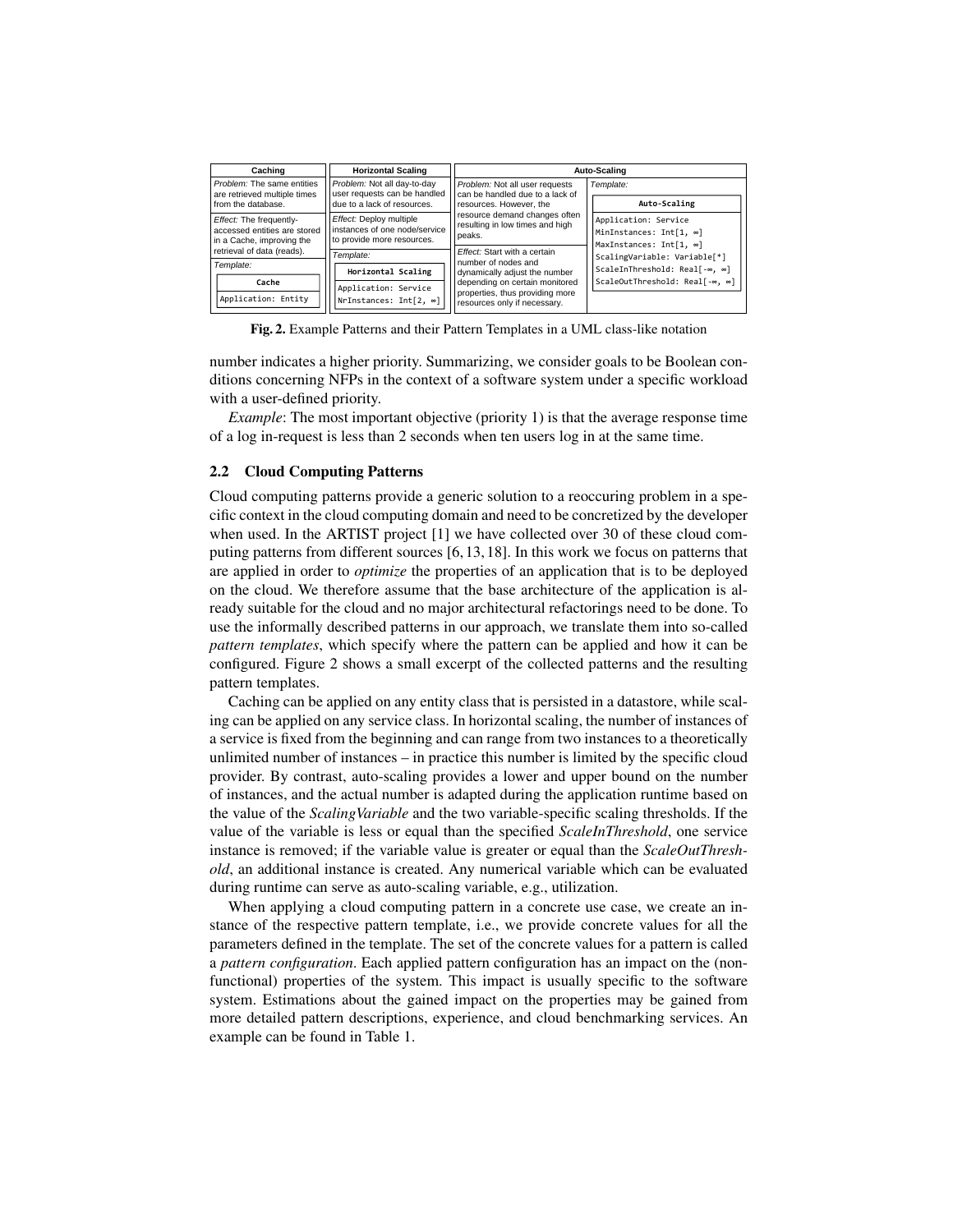#### 2.3 Evolutionary Algorithms

The aim of our approach is to select a sequence of pattern applications that satisfies the goals modeled by the stakeholder. The pattern selection problem consists of a possibly infinite search space of configurations and a solution has to satisfy multiple, probably conflicting, objectives [11]. We therefore categorize our problem as a multi-objective combinatorial optimization (MOCO) problem, for which several methods have been discussed in the literature (cf. [5]). For our approach, we choose an evolutionary algorithm for the pattern selection problem, namely the nondominated sorting genetic algorithm II (*NGSA-II*) [4], guided by the estimated impact of a pattern on the NFPs.

*Search Space.* The search space consists of all possible patterns configurations as defined by the pattern templates and may be infinite, e.g., when considering floating point values. Therefore it is not possible to produce the complete search space in advance, but rather generate new random configurations based on the templates, if necessary.

*Solution Space.* A genetic algorithm maintains a set of solutions, called a *population*, and deploys selection, re-combination, and mutation operators to improve the quality of the solutions in the population in each iteration. In our approach, a (candidate) solution is a selected sequence of pattern configurations. To ensure the validity of candidate solutions, *solution constraints* requiring domain knowledge about the different patterns can be used to specify how configurations can be combined. As an example, it makes no sense to apply both, horizontal scaling and auto-scaling, on the same service, thus a constraint classifying such a solution as invalid may be specified. One drawback when using NSGA-II is that the length of the solution  $(n)$  must be fixed in advance, i.e., the number of pattern configurations appearing in a solution. To allow the calculation of solutions with less or equal than  $n$  pattern configurations, we introduce a pattern configuration *placeholder*, which may take one or more places in the solution, but has no influence on any of the NFPs.

*Objective Space.* To evaluate the quality (*fitness*) of a solution, the solution needs to be mapped to the objective space. In multi-objective optimization, this objective space consists of multiple dimensions, each dimension referring to one objective. Usually these objectives are competing, so that no single point in the objective space exists that dominates all other points, resulting in a set of optimal solutions. In our approach, the objective space is not pre-defined, but specified by the stakeholder implicitly by defining the goals. Each property that has a goal specified upon is one dimension in the objective space that needs to be evaluated. The evaluation of a solution candidate for each of these dimensions in the objective space is done by a so-called *fitness function*. This fitness function guides the algorithm into good areas of the solution space.

*Fitness.* We define the fitness of a solution in a specific dimension to be the sum of the weighted, relative distance between the property value resulting from applying the solution and the target value or target range set by the user for each goal of this property. The relative distance of a goal is the difference between the resulting property value and the user-defined target value or target range in relation to the target value or range. For target ranges, the mean of the range is taken as target value, however a fulfilled goal always results in a relative distance of zero. An additional penalty (weight) for each goal that has not been achieved is calculated by multiplying the relative distance with the proportional goal priority, resulting in a higher penalty for higher priority goals. The goal of the algorithm is to find a solution that minimizes the fitness values.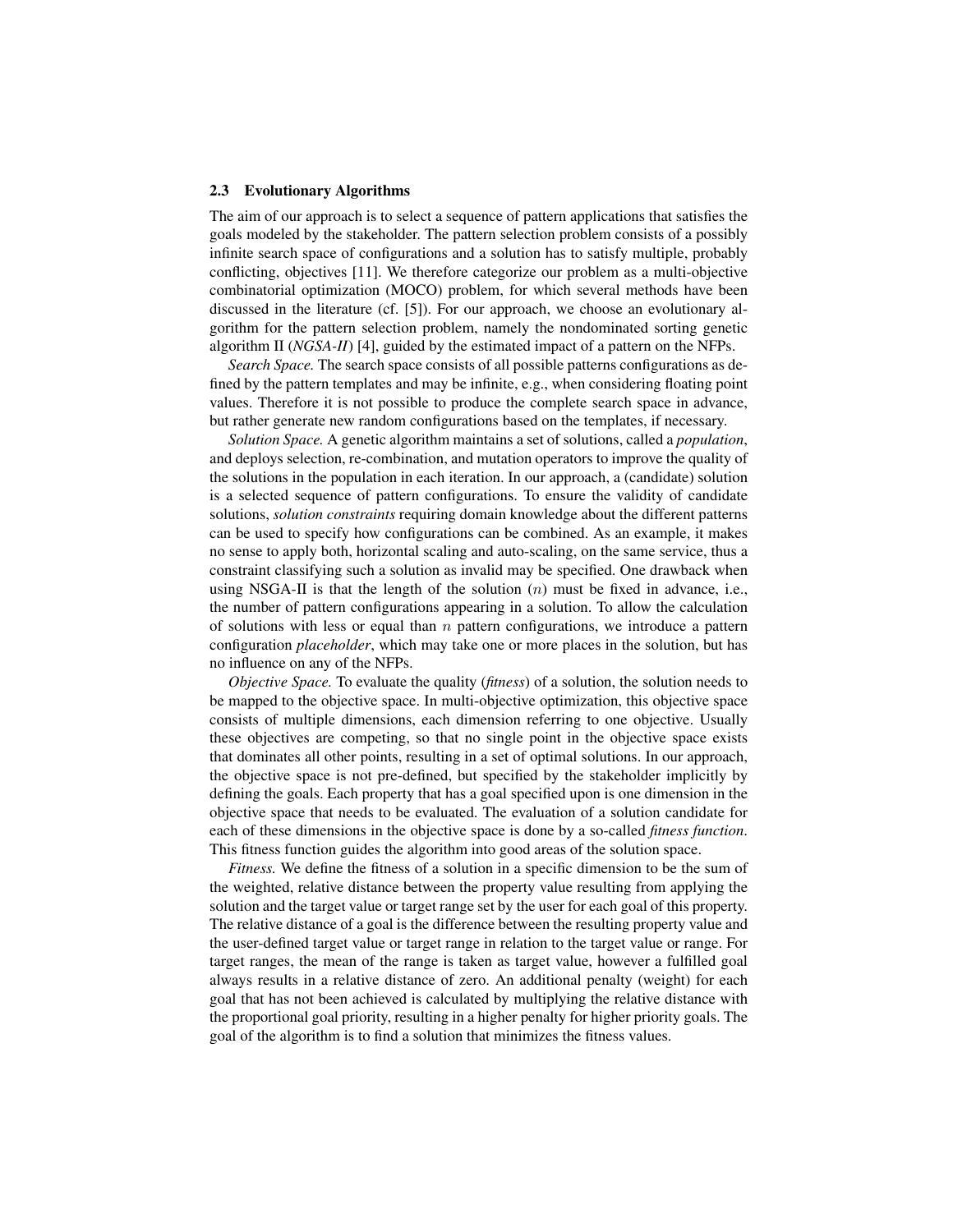#### 2.4 Model Simulation

Running NSGA-II gives us a set of solutions which form the Pareto front from the previously infinite solution space. These solutions can be evaluated in more detail using the more execution expensive, but also more precise, model simulation. For this, we build on our previous work [16] that is based on graph transformations supported by the *e-Motions* framework [15]. By using *e-Motions*, we run the modeled system and perform a more detailed evaluation also considering additional properties such as the contention of resources. The results from the model simulation are used to rank the solution set calculated by NSGA-II. The ranked solution set together with the approximate success of each solution to fulfill the goals is then presented to the stakeholders for the final decision about which configurations of the cloud computing patterns should be applied.

### 3 The Petstore Case Study

In this paper, we show the applicability and feasibility of our approach based on the Petstore case study. The case study is executed with the Java prototype we have developed using the NSGA-II implementation provided by the MOEA Framework<sup>1</sup>. The Petstore is a small web application allowing potential customers to create an account, log into this account, and order pets from a pre-defined pet catalogue. Previously the Petstore has been running on the local web server of the company, however now the company wants to move the Petstore application to the cloud to improve scalability and reduce cost. The Petstore architecture is realized with three entity classes and five services.

*Entity Classes.* The Petstore application maintains three entity classes, namely *Item*, *Customer*, and *Order*. All products in the Petstore are stored in the form of an item entity. Customers can create an account at the Petstore, log in, search for items, and place orders. An order consists of the registered contact information of a customer as well as the items and the quantity the customer has put into the shopping cart. Available service functionality is depicted in Figure 3, as explained later.

*Services.* Internally the Petstore uses different services to provide the necessary functionality to customers. The *Application Service* is the only service that a customer directly interacts with. It uses the *Customer Service*, *Catalog Service* and *Order Service* to handle the customer data, item data, and order data, respectively. All of these three services use the *Entity Service* to handle the persistence and the retrieval of data from a permanent data store.

#### 3.1 Setup

*Patterns.* For this case study, we select the three patterns already introduced in Section 2.2: *Caching*, *Horizontal Scaling*, and *Auto-Scaling*. Considering the application conditions, caching can be applied on any of the three entity classes, while scaling can be applied on any of the five service classes. We assume that both scaling patterns improve performance (the more instances, the faster they process data) and worsen cost (each instance is billed by the cloud provider). Estimations about the gained speedup or utilization can be partially retrieved from a more detailed pattern description, but can also be gained from experience or dedicated cloud benchmarking services. Pricing information can be gathered from the website of the specific cloud provider. The resulting estimated impact for each pattern is summarized in Table 1.

<sup>1</sup> MOEA Framework, Version 2.1: http://moeaframework.org/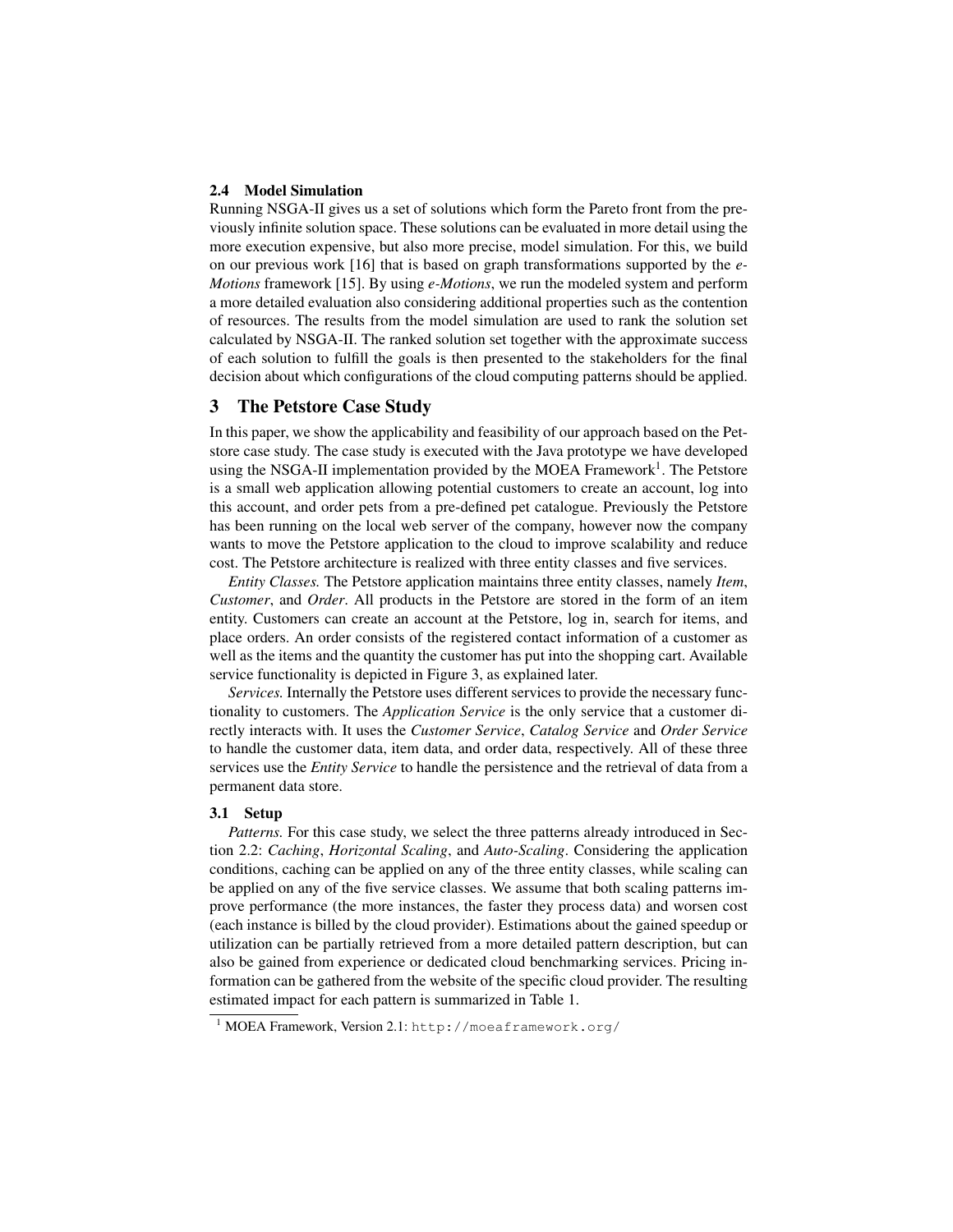

Fig. 3. The Petstore Scenario Workload

not applied on the same service at the same time. Furthermore, we define application constraints to guarantee that a pattern is not applied on the same entity or service multiple times and that the two scaling patterns are

 $\mathbf{h}$ stances  $\mathbf{h}$ Table 1. Estimated impact of considered patterns

| <b>Caching Impact</b>        |      |          | <b>Scaling Impact</b> |                       |             |
|------------------------------|------|----------|-----------------------|-----------------------|-------------|
| Price per TimeUnit   SpeedUp |      | SpeedUp  | SpeedUp               | Price per TimeUnit    | SpeedUp     |
|                              | Item | Customer | Order                 | and service instances | n Instances |
| 0.0015                       |      |          |                       | 0.0010                |             |

**Photographs** is accumulated in **Pieces** 2 with a company discussed **Photo** units). The scenario is summarized in Figure 3 with a sequence diagram. The main ing the Petstore application to the cloud is to reduce cost and improve scalability, or more precisely, to reduce the overall *cost* and improve the *response time* both properties which can have values in the range of  $[0.0, \infty]$ , with a lower value being considered better than a higher value. Utilization has a value range of  $[0.0, 1.0]$  with neither lower values nor higher values being clearly better, making utilization suitable for a target range instead of a single target value. Too low utilization can suggest an idle resource, which produces cost and brings no benefit. Too high utilization can indicate an resource, which produces cost and brings no benefit. Too high utilization can indicate an overloaded resource, resulting in a slower performance or a situation where consumers of the application are not served. reason for moving the Petstore application to the cloud is to reduce cost and improve of customer requests and the *utilization* of different services. Cost and response time are *Goals.* As mentioned in the previous section, all goals must be set in the context of a specific workload, as it is not feasible to show that certain goals hold in all possible use cases. For this case study, we consider a scenario where a single user connects to the Petstore application, logs into his or her account, searches for a specific item by name and then places an order on this item. Ten requests arrive in the application (modeling the connection of ten users) with an exponential distribution of five seconds (5000 time

the context of the Petstore scenario. The application of a property is indicated by the property name and the applied element in parenthesis, an asterisk (\*) marks the whole application. The priority of a goal is given in square brackets after the condition.  $h = 111$   $h = 1011$   $h = 101$ In this case study we assume that the following goals should be fulfilled within

**Goal 1:**  $Cost(*) \le 900 [3]$ Goal 2: ResponseTimePerRequest(\*) <= 30000 [2] **Goal 3:**  $0.\overline{15} \le \overline{11}$  Utilization (EntityService)  $\le 0.25$  [1] **Goal 4:**  $0.15 \leq$  Utilization (CustomerService)  $\leq 0.25$  [3]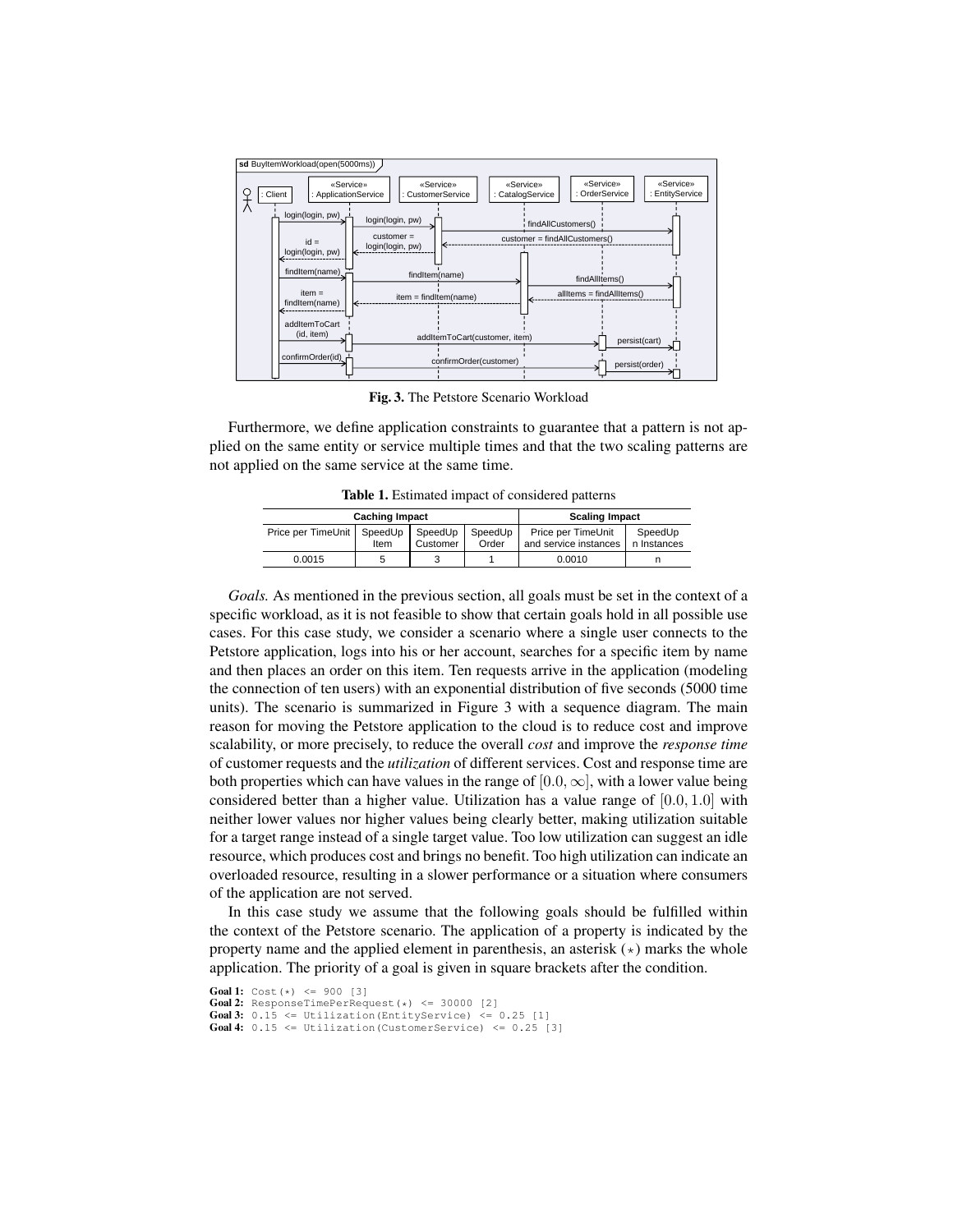*NSGA-II Configuration.* As mentioned in the previous section, genetic algorithms use selection, re-combination, and mutation operators to evolve the population into a good area of the solution and thus objective space. For selecting candidate solutions, we use a so-called *tournament selection strategy*, which takes n random candidate solutions from the population and allows the best one to be considered for re-combination (in our case,  $n = 4$ ). Two candidate solutions are re-combined into two new candidate solutions by means of a single point crossover operator. This operator splits each solution at a random point into two parts and merges the first part of the first solution with the second part of the second solution and vice versa. After re-combination the validity of the resulting solutions is checked and mutation can take place. Invalid solutions are given the worst possible fitness and should eventually be removed from the population. Mutation occurs at a low rate  $(1.5\%)$  in a solution and changes one of the pattern configurations concrete values slightly. In our case, this means that each parameter of a pattern configuration has a slight chance of being modified, e.g., the number of instances for horizontal scaling. Furthermore, we define a solution length of eight, as there are only eight classes on which at most one pattern can be applied. The algorithm should maintain 200 solutions per population and continue for at most 1000 iterations.

*Fitness Function.* To evaluate the quality of the solutions produced by the NSGA-II, we need to provide values for *response time*, *cost* and *utilization* by incorporating the impact estimations. As the fitness function is executed many times, we use a very simple model analysis technique, which may not be very precise, but is very fast to execute. First, we retrieve the configured number of instances for each of the services. Then we execute the scenario for all requests and services and calculate the runtime of each service by summing up the reduced execution times (original execution time divided by number of instances) of each operation call that has been made to this service during the execution. The sum of all operation executions is the total runtime of the application. Each request is seen as independent and no contention of resources is considered. Based on the runtime, we calculate both the utilization and the cost for each service using the provided pricing and speedup information. The resulting response time for each request is the total runtime divided by the number of requests.

#### 3.2 Results

After running the NSGA-II algorithm, we are faced with 3 solutions, one of which is depicted in Figure 4. On this set of solutions, we run the model simulation as described in Section 2.4 to gain more detailed information about how close the solutions are to fulfilling the goals set by the user. For this, we need to define a metamodel and behavioral in-place rules that model the system at runtime. For each solution, an instance of this metamodel containing the applied patterns must be created and executed. The result of the model simulation is shown in Table 2. The first line presents the original configuration (no patterns applied), while the other three have some patterns applied. The left-hand side of the table shows the values for the NFPs of interest, while the middle part shows the distance to each goal, and the right-hand side displays the overall distance to the goals and the rank of the solutions.

Regarding the solutions, (1) and (2) use four patterns, while (3) uses three. Solution (1) auto-scales the *Entity Service* and the *Application Service* depending on the queue length. The first service ranges between 3 and 7 instances, while the second one does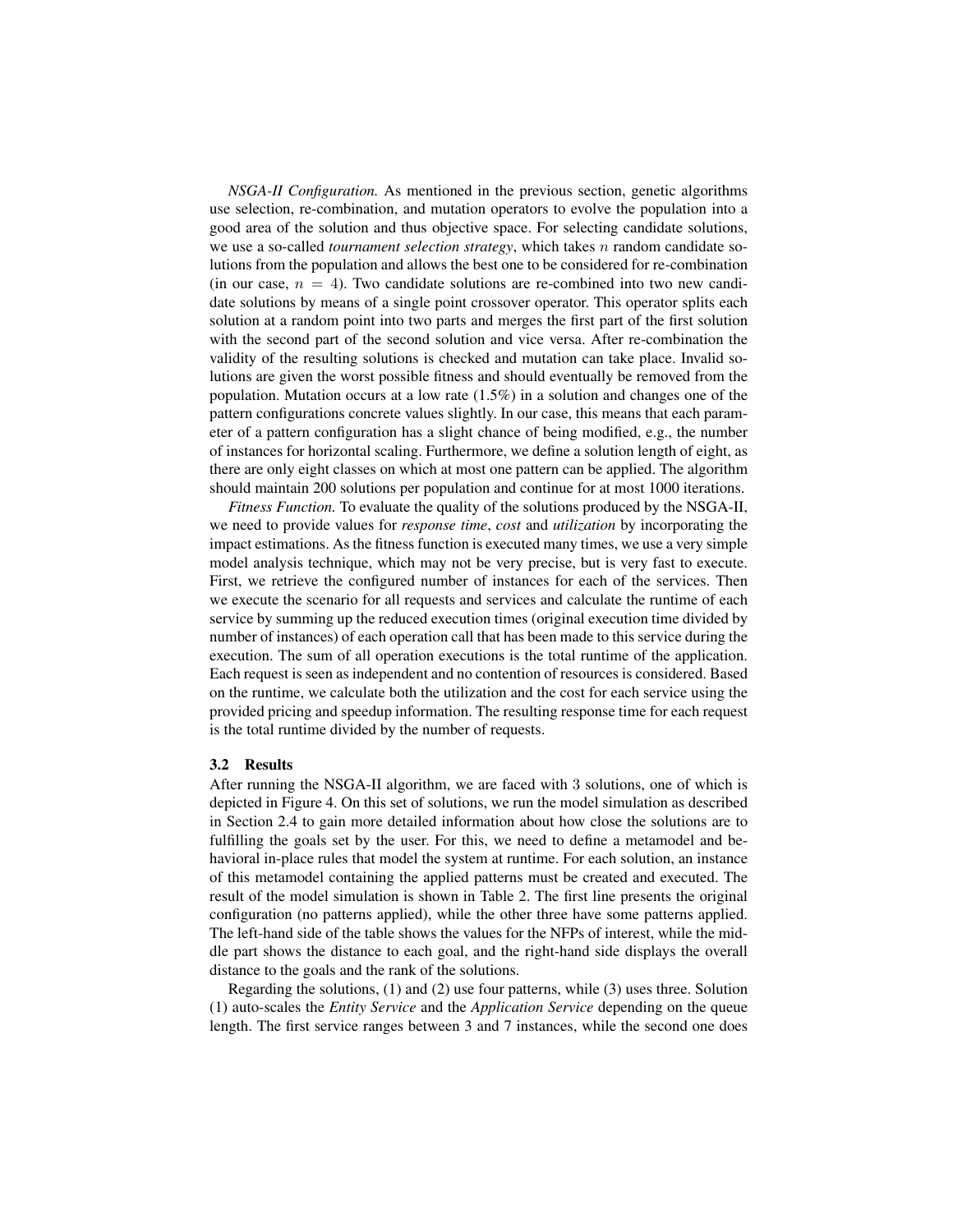| «Entity»<br>«Cache»<br>Item | «Service»<br>«HorizontalScaling»   {<br>$NrInstances = 4$<br>EntityService | «Service»<br>«AutoScaling»<br>MinInstances = 2, MaxInstances = 4,<br>ScalingVariable = QueueLength,<br>ScaleInThreshold = 3, ScaleOutThreshold = $7$ }<br>CustomerService | «PlaceHolder» |  |
|-----------------------------|----------------------------------------------------------------------------|---------------------------------------------------------------------------------------------------------------------------------------------------------------------------|---------------|--|
|-----------------------------|----------------------------------------------------------------------------|---------------------------------------------------------------------------------------------------------------------------------------------------------------------------|---------------|--|

Fig. 4. Solution (3) with pattern configurations and placeholders

between 1 and 4. Solution (1) also has horizontal scaling for *Customer Service* and *Order Service*, with two instances for each one. Solution (2) auto-scales the *Order Service* depending on the queue length between 1 and 4 instances, and it also applies horizontal scaling in the *Entity Service* and *Customer Service*, with 4 and 3 instances, respectively. Caching on *Item* is applied as well. Finally, Solution (3), also depicted in Figure 4, applies caching on *Item* and horizontal scaling for *Entity Service* with 4 instances. It auto-scales the *Customer Service* between 2 and 4 instances depending on the queue length.

Table 2. The Petstore Scenario Workload Results

|   |  | # Cost RespT Util ES Util CS G1 G2 G3             |  |  | G4 Sum | Rank |
|---|--|---------------------------------------------------|--|--|--------|------|
| B |  | 921 134500 0.95 0.217 0.024 5.225 7.5 0 12.749 -  |  |  |        |      |
|   |  | $(1)$ 935 29018 0.176 0.257 0.039 0 0 0.284 0.322 |  |  |        |      |
|   |  | $(2)$ 992 31698 0.215 0.168 0.102 0.085 0 0 0.187 |  |  |        |      |
|   |  | $(3)$ 948 32845 0.243 0.187 0.053 0.142 0 0 0.196 |  |  |        |      |

While we have a clear ranking according to the model simulation and the calculated distances, we still provide the user with all possible solutions and their detailed evaluation values to allow additional human reasoning. A user could still decide to apply solution (1) instead of the other solutions if she wanted the utilization of the *Entity Service* to be closer to the smallest target value or she could also decide to apply solution (3) instead of solution (2), because cost may still be the driving factor of the migration. Despite the ranking, we can note that none of the solutions is surprising and they probably could have been found by an expert using the estimated impact on the patterns and the knowledge about the system execution. However, we assume that with a more complex application and a higher number of goals and/or patterns, the manual derivation of solutions becomes harder.

## 4 Related Work

In software engineering, patterns are important ingredients to document knowledge on how to solve reocurring problems since the well-known book by the Gang of Four [9] describing patterns in the context of object-oriented design. With the appearance of the cloud computing paradigm, the community has already started working on cloud computing patterns [6, 13, 18]. For our approach, we studied different pattern descriptions, created pattern templates, and estimated the effect of each pattern on the different NFPs.

Optimization techniques are used to solve a variety of different problems [3]. Research in metaheuristics for combinatorial optimization problems aims to optimize the techniques applied in evolutionary algorithms [19]. At the same time, the focus of research has shifted from being rather algorithm-oriented to being more problemoriented [2]. This is also reflected in the emerging search-based software engineering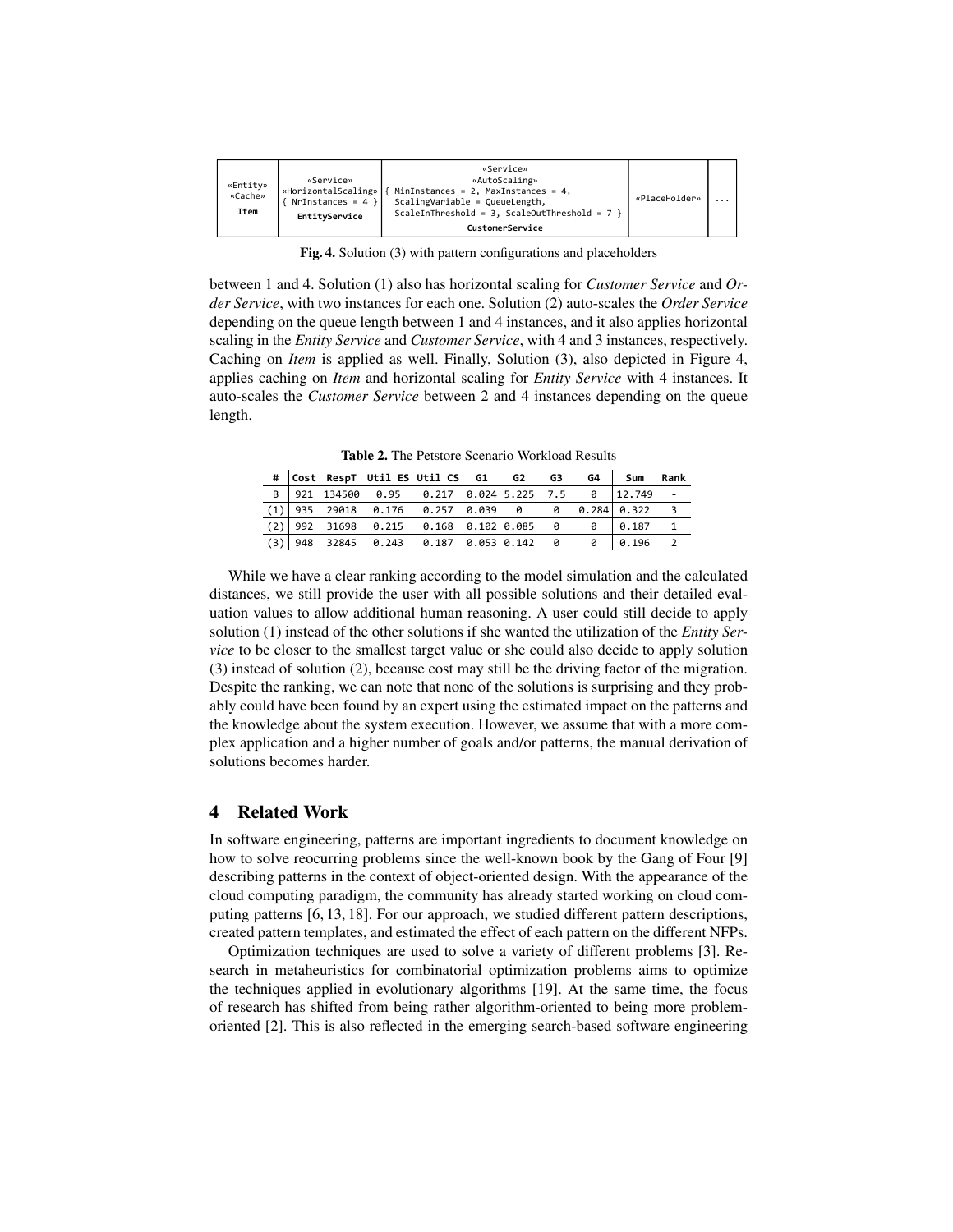paradigm [10, 12], which considers cloud computing as one of its application fields to tackle several multi-objective optimization problems [11]. Furthermore, the combination of model-driven engineering with search-based techniques is also investigated in several studies [14]. Following this path, we have applied a specific genetic algorithm to our optimization problem. To the best of our knowledge, there is only one prior work that applies optimization techniques to come up with an optimal configuration of a cloud application. In [8], the authors also use a combination of multi-objective search and simulation for finding an optimal deployment strategy for a given set of components of an application. In our approach, we go one step further and aim to optimize not only the deployment of the components, but also the usage of cloud computing patterns that are applicable on class-level granularity, what is of major interest when moving to PaaS providers.

An orthogonal optimization of cloud applications is targeted in the MODAClouds<sup>2</sup> and Passage<sup>3</sup> projects, where the multi-cloud deployment of applications is studied by the application of the models@runtime notion [7]. Our approach currently does not foresee any support for the multi-cloud deployments, but may be extended by additional patterns supporting such scenarios as well in the future.

### 5 Conclusions and Future Work

In this paper we have introduced a pattern-based optimization approach for cloud applications. We follow a model-based approach to select configurations of cloud optimization patterns that satisfy some restrictions in terms of non-functional properties, and we determine the best configuration using model simulation.

Currently, our approach faces some limitations, some of which we want to address in the future. First of all, we have assumed that the base architecture is suitable for the cloud. This might not be the case for all applications and additional architectural refactoring patterns may be applied before our approach. Also, the simulation of the results through *e-Motions* is not straightforward as we need to create a new meta-model for each system the approach is applied upon. Furthermore, *e-Motions* presents some scalability issues when the models to be simulated grow in size. Other simulation tools might not have these drawbacks and might be more easy to use. For now, we have not evaluated the scalability of our approach in detail. More use cases, also industrial-sized use cases, need to be evaluated to experiment with more complex patterns as well as a larger number of patterns, goals, and trade-offs involved. Regarding the input, we need initial estimates on the impact a pattern has on an application. It may prove difficult to get these estimates manually from experts. Automation support based on benchmarks, partial application execution or log analysis could be integrated to support the user in collecting the estimates.

In the paper we have presented a proof-of-concept of our approach, from which we will address several future lines of work next. Firstly, we will apply benchmarks to measure the improvement associated with optimization patterns in large-scale applications provided as use cases in the ARTIST project. Secondly, we also plan to consider more optimization patterns from our catalogue, as well as study their influence after the ap-

<sup>2</sup> MODAClouds: http://www.modaclouds.eu/

<sup>&</sup>lt;sup>3</sup> Passage: http://www.paasage.eu